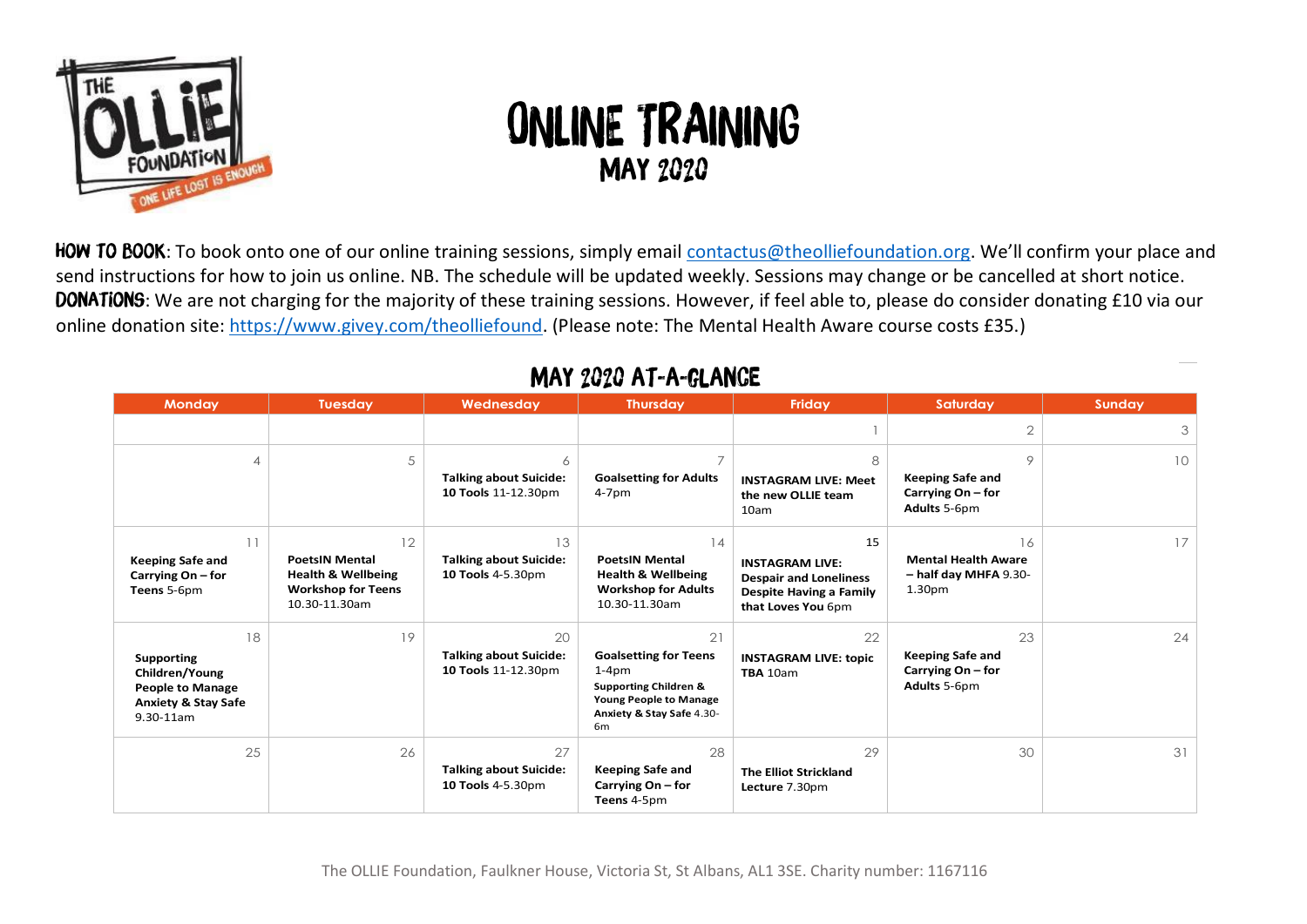| <b>Course Title</b>                                   | <b>Dates</b>                                                                  | <b>Content</b>                                                                                                                                              | <b>Aims</b>                                                                                                                                                                                                                                                                  | <b>What will you learn?</b>                                                                                                                                             | <b>Delivered by</b>   |
|-------------------------------------------------------|-------------------------------------------------------------------------------|-------------------------------------------------------------------------------------------------------------------------------------------------------------|------------------------------------------------------------------------------------------------------------------------------------------------------------------------------------------------------------------------------------------------------------------------------|-------------------------------------------------------------------------------------------------------------------------------------------------------------------------|-----------------------|
| <b>Keeping Safe and Carrying</b><br>On - for Teens    | Monday<br><b>May 11</b><br>$5-6$ pm<br>Thursday<br><b>May 28</b><br>$4 - 5pm$ | Explore how the brain<br>processes fear and anxiety.<br>Learn simple tips for managing<br>moments of overwhelm, stress,<br>sleeplessness and loneliness.    | For teens to feel better supported<br>and know how to support<br>themselves. A short online<br>overview to explore some<br>common cognitive behavioural<br>therapy (CBT) notions and IHEART<br>principles in relation to wellbeing<br>and managing anxiety and<br>overwhelm. | How fear and anxiety are<br>processed by the brain.<br>How our bodies and behaviours<br>are impacted by fear and anxiety.<br>Useful techniques to improve<br>wellbeing. | Debi Roberts<br>MA Ed |
| <b>Goalsetting - for Teens</b>                        | Thursday<br>May 21<br>$1 - 4pm$                                               | Explore the science behind<br>goalsetting and learn a process<br>you can use to achieve your<br>goals or overcome your<br>problems.                         | Understand the processes that<br>science shows support effective<br>goalsetting. Learn how to use a<br>visual aid that's key for effective<br>goalsetting.                                                                                                                   | Plan how to achieve your<br>goals and how to flip<br>your worries and fears to<br>feel confident in how to<br>move forward.                                             | Debi Roberts<br>MA Ed |
| <b>Keeping Safe and Carrying</b><br>$On$ – for Adults | Saturday<br>May 9, 23<br>$5-6$ pm                                             | Explore how the brain<br>processes fear and anxiety.<br>Learn simple tips for managing<br>moments of overwhelm,<br>stress, sleeplessness and<br>loneliness. | A short online overview to<br>explore some common cognitive<br>behavioural therapy (CBT) notions<br>and IHEART principles in relation<br>to wellbeing and managing<br>anxiety and overwhelm.                                                                                 | How fear and anxiety are<br>processed by the brain.<br>How our bodies and behaviours<br>are impacted by fear and anxiety.<br>Useful techniques to<br>improve wellbeing. | Debi Roberts<br>MA Ed |
| <b>Goalsetting - for Adults</b>                       | Thursday<br>May 7<br>$4-7$ pm                                                 | Explore the science behind<br>goalsetting and learn a process<br>you can use to achieve your<br>goals or overcome your<br>problems.                         | Understand the processes that<br>science shows support effective<br>goalsetting.<br>Learn how to use a visual aid<br>that's key for effective<br>goalsetting.                                                                                                                | Plan how to achieve your goals and<br>how to flip your worries and fears to<br>feel confident in how to move<br>forward.                                                | Debi Roberts<br>MA Ed |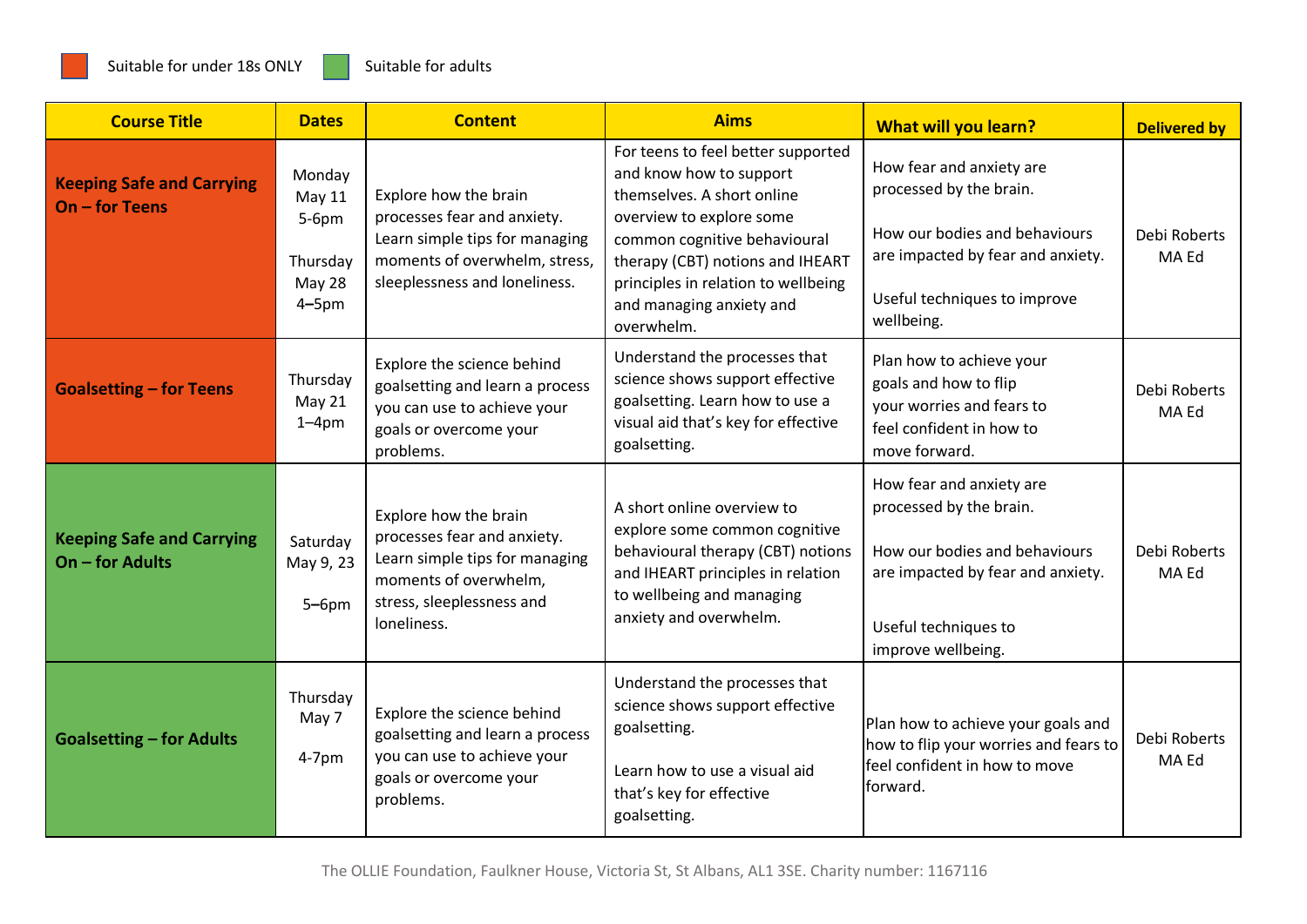| <b>Mental Health Aware</b><br><b>Half-day course</b><br><b>Cost: £35</b><br>Age 15-adult                                            | Saturday<br>May 16<br>9.30am                     | This 4-hour half-day Mental Health First Aid (MHFA) training is a<br>basic introduction to mental health and why it is important. It<br>introduces some common mental health challenges and discusses<br>how to spot them. The training includes such topics as stigma,<br>depression and anxiety disorders.                                                                                                                                                                                                                                                                                                                                                                                                                                                                                                                                                                                      | During this 4-hour course you will<br>learn how to talk to someone who<br>may be experiencing mental ill<br>health and feel more confident<br>speaking about mental health with<br>colleagues, friends or family. The<br>course will also equip you with<br>some tools to look after your own<br>mental health. | Irtiza Qureshi |
|-------------------------------------------------------------------------------------------------------------------------------------|--------------------------------------------------|---------------------------------------------------------------------------------------------------------------------------------------------------------------------------------------------------------------------------------------------------------------------------------------------------------------------------------------------------------------------------------------------------------------------------------------------------------------------------------------------------------------------------------------------------------------------------------------------------------------------------------------------------------------------------------------------------------------------------------------------------------------------------------------------------------------------------------------------------------------------------------------------------|-----------------------------------------------------------------------------------------------------------------------------------------------------------------------------------------------------------------------------------------------------------------------------------------------------------------|----------------|
| PoetsIN™ Mental Health<br>and Wellbeing Workshop<br>for Teens<br>Suitable for ages 13-18<br>TO BOOK, EMAIL:<br>bookings@poetsin.com | Tuesday<br><b>May 12</b><br>$10.30 -$<br>11.30am | The PoetsIN IN-Person Creative Mental Health Programme™ is a proven workshop that uses the power of<br>words, both written and in discussion, alongside a supportive online community. Participants report a 99%<br>reduction in the symptoms of depression, anxiety and stress.<br>These 1-hour sessions are a taster of those workshops and focus on wellbeing, leaving you with tools to<br>manage stress, anxiety, worry and depression. Sessions are interactive, fun and a safe space within which<br>to purge and share for an hour.<br>You are not expected to write like Shakespeare, or even at all! All PoetsIN ask is you keep an open mind,<br>try it out and join in. The workshop uses some industry standard techniques as well as some put together<br>by the co-founders of PoetsIN - both of whom have struggled with and manage their mental health<br>through these methods. |                                                                                                                                                                                                                                                                                                                 | PoetsIN        |
| PoetsIN™ Mental Health<br>and Wellbeing Workshop<br>for Adults<br>Suitable for ages 18+<br>TO BOOK, EMAIL:<br>bookings@poetsin.com  | Thursday<br>May 14<br>$10.30 -$<br>11.30am       | The PoetsIN IN-Person Creative Mental Health Programme™ is a proven workshop that uses the power of<br>words, both written and in discussion, alongside a supportive online community. Participants report a 99%<br>reduction in the symptoms of depression, anxiety and stress.<br>These 1-hour sessions are a taster of those workshops and focus on wellbeing, leaving you with tools to<br>manage stress, anxiety, worry and depression. Sessions are interactive, fun and a safe space within which<br>to purge and share for an hour.<br>You are not expected to write like Shakespeare, or even at all! All PoetsIN ask is you keep an open mind,<br>try it out and join in. The workshop uses some industry standard techniques as well as some put together<br>by the co-founders of PoetsIN - both of whom have struggled with and manage their mental health<br>through these methods. |                                                                                                                                                                                                                                                                                                                 | PoetsIN        |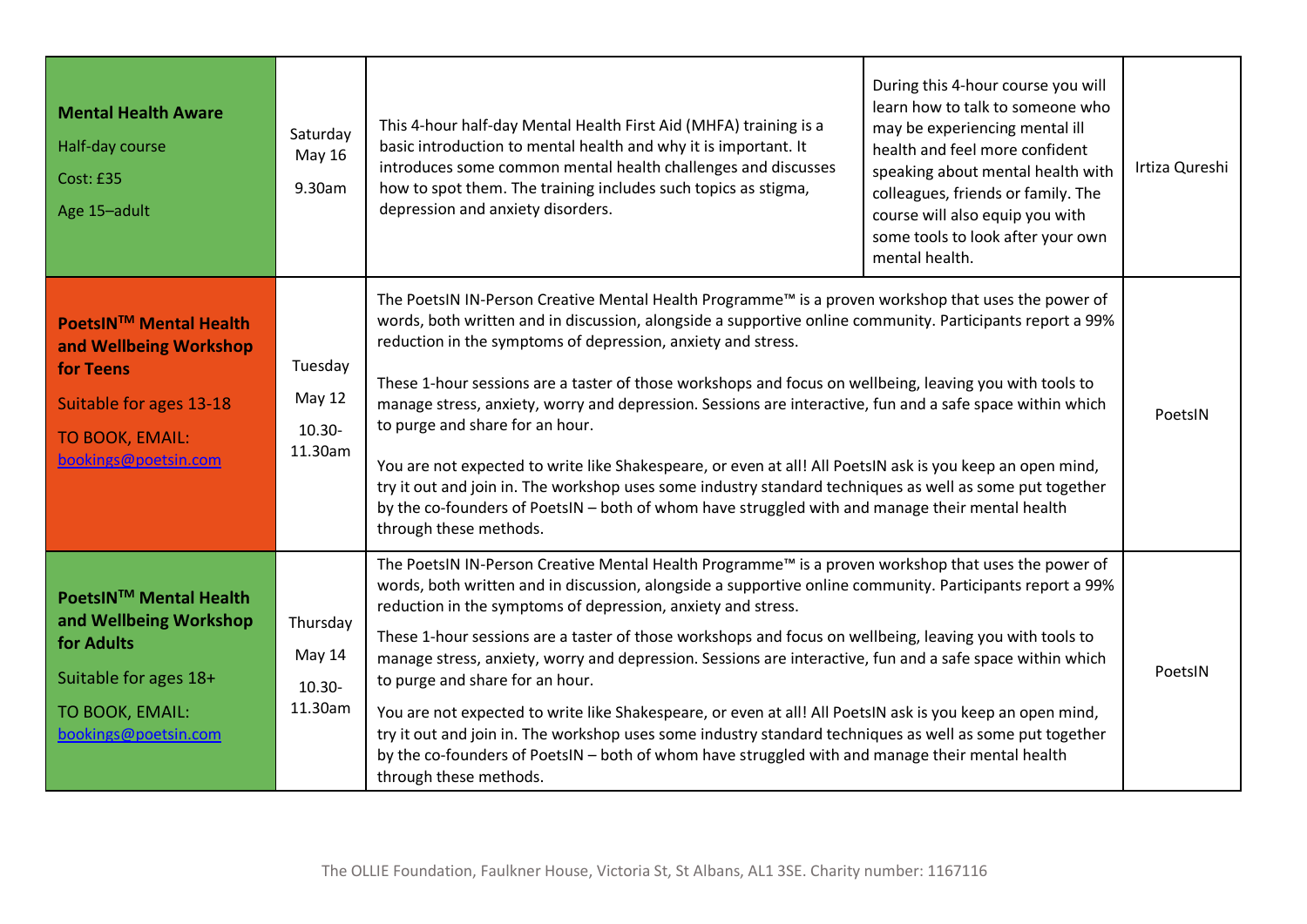| <b>Talking about Suicide: 10</b><br><b>Tools</b><br>In partnership with Olly's<br><b>Future and Start the</b><br>Conversation               | Wednesdays<br>May 6, 20<br>11-12.30pm<br>May 13, 27<br>4-5.30pm             | This 90-minute session will<br>explore 10 practical tools that will<br>give you the confidence to start a<br>conversation with someone you<br>are worried about, someone who<br>might be thinking of suicide.<br>These are tools that could save a<br>life.                                                                                                                                                                                                                                                                                                                                                                                                                                    | Talking about suicide is the best form of prevention we have, but our<br>fears can get in the way:<br>"What if I say the wrong thing?"<br>"What if I make things worse?"<br>"What if I ask about suicide and put the idea in their head?"<br>This session will address these valid concerns and ensure you are<br>confident in what you can do and how best to go about it. Suicide<br>prevention training is especially important right now as we may need<br>to be more vigilant and alert to friends and family who might be<br>struggling in silence. |                |  |                                                                |
|---------------------------------------------------------------------------------------------------------------------------------------------|-----------------------------------------------------------------------------|------------------------------------------------------------------------------------------------------------------------------------------------------------------------------------------------------------------------------------------------------------------------------------------------------------------------------------------------------------------------------------------------------------------------------------------------------------------------------------------------------------------------------------------------------------------------------------------------------------------------------------------------------------------------------------------------|-----------------------------------------------------------------------------------------------------------------------------------------------------------------------------------------------------------------------------------------------------------------------------------------------------------------------------------------------------------------------------------------------------------------------------------------------------------------------------------------------------------------------------------------------------------|----------------|--|----------------------------------------------------------------|
| <b>Supporting Children &amp;</b><br><b>Young People to Manage</b><br><b>Anxiety &amp; Stay Safe</b>                                         | Monday<br>May 18<br>$9.30 - 11$ am<br>Thursday<br><b>May 21</b><br>4.30-6pm | Anxiety - what is it?<br>Why is it important to consider<br>anxiety right now?<br>How can we manage anxiety<br>better?<br>Suicidal ideation - moving<br>from managing anxiety to<br>developing a safe plan.<br>Q&As.                                                                                                                                                                                                                                                                                                                                                                                                                                                                           | At the end of the session, you will:<br>Have a better understanding of what anxiety is.<br>$\bullet$<br>Have a better understanding of how we can help children and<br>$\bullet$<br>young people manage their anxiety.<br>Be better prepared to support children and young people in a crisis<br>$\bullet$<br>situation by developing a safe plan.                                                                                                                                                                                                        | Irtiza Qureshi |  |                                                                |
| <b>Despair and Loneliness</b><br><b>Despite Having a Family</b><br>that Loves You - Instagram<br><b>Live session</b><br><b>With MENTalk</b> | Friday<br><b>May 15</b><br>6pm                                              | You don't have to be alone to feel lonely. Join us on Instagram Live for a fascinating discussion about<br>coping with feelings of despair and loneliness even when you're living with others and especially during<br>lockdown. There will be an opportunity to ask questions.<br>MENTalk was founded by three normal guys with one aim in mind, that aim was to break down the stigma<br>attached to Men's Mental Health. The three founders have experienced their own mental health journeys<br>and the stigmas that attach to that. Their vision is quite simple - to encourage men to feel comfortable in<br>speaking out about their feelings and promoting their strength in doing so. |                                                                                                                                                                                                                                                                                                                                                                                                                                                                                                                                                           |                |  | Debi Roberts<br>MA Ed<br>&<br>Steve Smith of<br><b>MENTalk</b> |